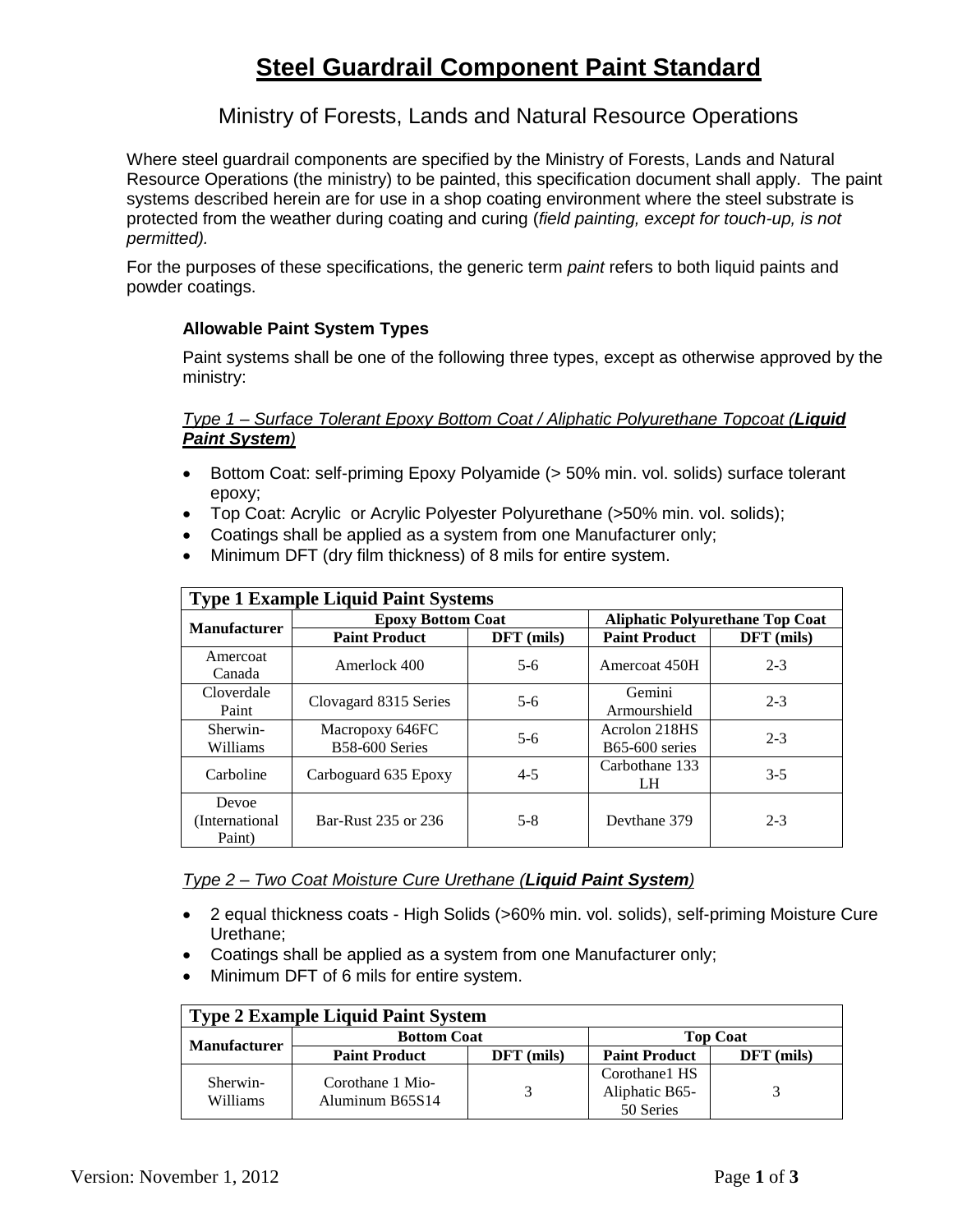# *Type 3 –* Zinc Rich Epoxy Bottom Coat / Super-Durable Polyester TGIC Top Coat *(Powder Coat System)*

- Bottom Coat: Zinc Rich Epoxy powder;
- Top Coat: Super-Durable Polyester triglycidyl isocyanurate (TGIC) powder;
- All procedures to be performed in a shop controlled environment to safeguard against any contamination;
- Minimum DFT of 6.5 mils for entire system.

| <b>Type 3 Example Powder Coat System</b>                                                                           |                                                                                                                                                                                        |                      |                                                              |                                                                                                                                                                               |  |  |  |  |
|--------------------------------------------------------------------------------------------------------------------|----------------------------------------------------------------------------------------------------------------------------------------------------------------------------------------|----------------------|--------------------------------------------------------------|-------------------------------------------------------------------------------------------------------------------------------------------------------------------------------|--|--|--|--|
|                                                                                                                    | <b>Zinc Rich Epoxy Bottom Coat</b>                                                                                                                                                     |                      | <b>Top Coat</b>                                              |                                                                                                                                                                               |  |  |  |  |
| <b>Manufacturer</b>                                                                                                | <b>Paint Product</b>                                                                                                                                                                   | <b>DFT</b><br>(mils) | Paint<br><b>Product</b>                                      | $DFT$ (mils)                                                                                                                                                                  |  |  |  |  |
| <b>Bottom Coat:</b><br>Sherwin-<br>Williams or<br>Tiger Drylac<br>Top Coat:<br>Spectrum<br>Powder<br>Manufacturing | Sherwin-Williams zinc rich<br>epoxy power coat primer:<br>E-2024-2Z / EGS6-00004 ZR<br>Powdura<br><b>OR</b><br>Tiger Drylac zinc rich epoxy<br>power coat primer (Dryzinc<br>69/90701) | $3 - 4.5$            | Spectrum<br>Super<br>Durable<br>" $XP"$<br>(YL80-<br>XP2091) | Dust coat 1-2 mils to<br>any area where 100%<br>hiding is unachievable<br>in 1 coat.<br>Apply $3.5-4.5$ mils<br>٠<br>(DFT) top coat of<br>Safety Yellow to<br>entire surface. |  |  |  |  |

The following surface preparation and general requirements apply to all paint system types:

# **Surface Preparation**

- Prior to painting, the degree of surface preparation of steel substrate surfaces shall be in accordance with the following standards of the Society for Protective Coatings (SSPC):
	- $\circ$  For liquid paint systems: SSPC-SP6 (commercial blast cleaning) with a sharp surface profile of 2 to 3 mils;
	- o For powder coat systems: SSPC-SP10 (near-white blast cleaning) with a sharp surface profile of 1 to 2 mils.
- Bottom coat of paint shall be applied as soon as possible after surface preparation, to avoid any possibility of the formation of surface rust. If surface rust appears, surface preparation shall be re-done to meet the requirements of the previous paragraph.

## **General Requirements**

- Gloss "**Safety Yellow**" final colour (paint system shall provide complete hiding);
- Paint products and complete two-coat paint systems, substrate surface preparation methods, and paint application procedures must ensure:
	- o good edge coverage of corners and rounded-off welds and sharp edges;
	- proper intercoat adhesion and compatibility with no coat delaminating;
- Liquid paint shall be applied by spraying. Touch ups with brush and roller are allowed in small areas only;
- Paint products shall be utilized and applied in accordance with manufacturer's specifications;
- Cleaning of steel surfaces and paint application shall follow the general specification SSPC PA1 Shop, Field, and Maintenance Painting of Steel. In case of contradiction between the manufacturer's specification and SSPC PA1, follow the manufacturer's specification.